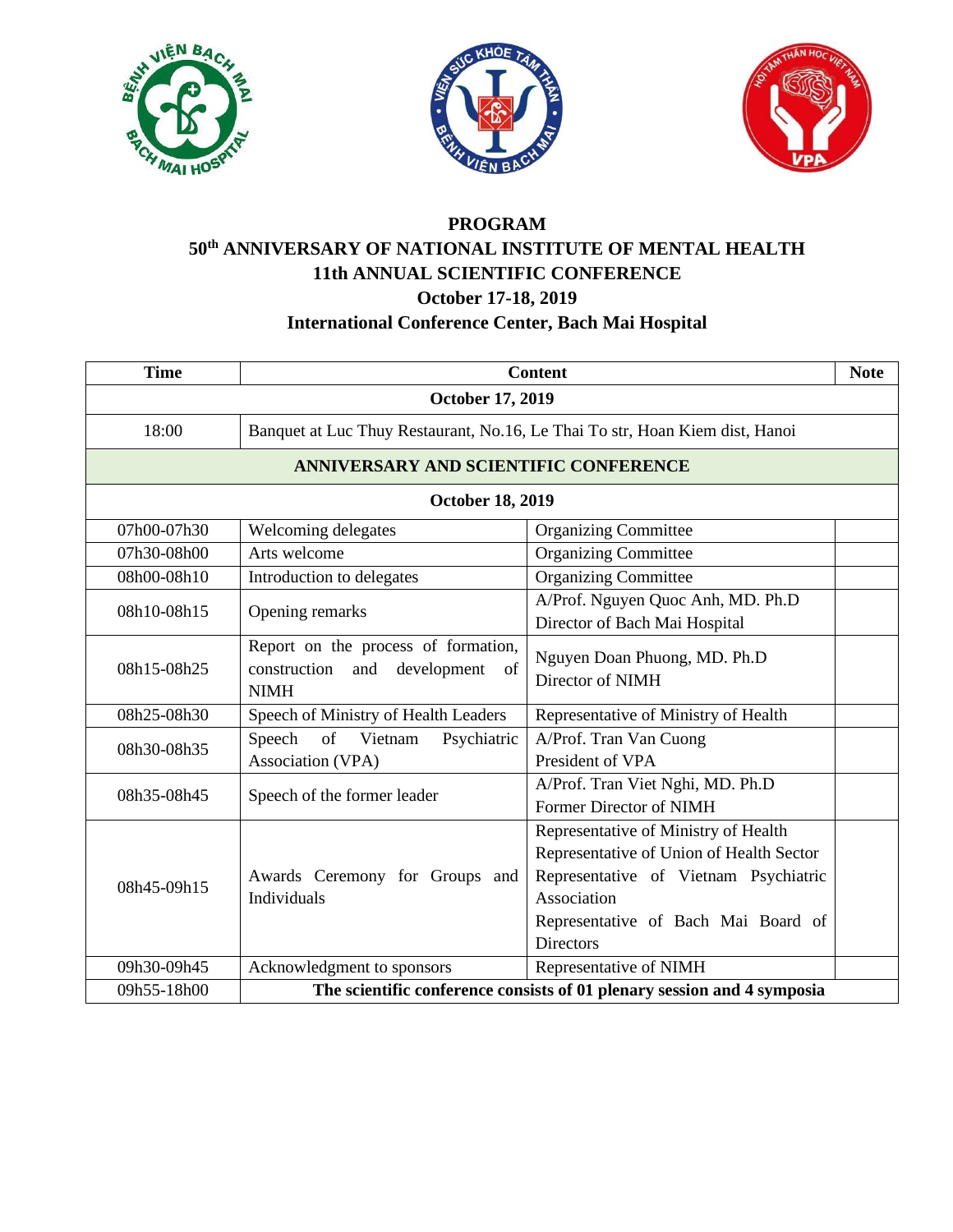| <b>SCIENTIFIC CONFERENCE</b><br>PLENARY SESSION          |                                                                                                                                                                                                                                                                                                                                                                                                                                                                                                                                                                                                                                                                                                                                                                                                                                                                                      |                                                                                                                                           |  |
|----------------------------------------------------------|--------------------------------------------------------------------------------------------------------------------------------------------------------------------------------------------------------------------------------------------------------------------------------------------------------------------------------------------------------------------------------------------------------------------------------------------------------------------------------------------------------------------------------------------------------------------------------------------------------------------------------------------------------------------------------------------------------------------------------------------------------------------------------------------------------------------------------------------------------------------------------------|-------------------------------------------------------------------------------------------------------------------------------------------|--|
| <b>Venue</b>                                             | <b>Chairs</b>                                                                                                                                                                                                                                                                                                                                                                                                                                                                                                                                                                                                                                                                                                                                                                                                                                                                        | <b>Secretary</b>                                                                                                                          |  |
| International<br>Conference Center,<br>Bach Mai Hospital | 1. A/Prof. Tran Van Cuong, MD. Ph.D<br>(President of Vietnam Psychiatric Association)<br>2. Nguyen Doan Phuong, MD. Ph.D<br>(Director of National Institute of Mental Health)<br>3. A/Prof. Nguyen Van Tuan, MD. Ph.D<br>(Head of Department of Psychiatry, Hanoi Medical<br>University. Vice director of National Institute of<br>Mental Health)<br>4. Prof. Helen Herrman<br>(President of World Psychiatric Association)<br>5. A/Prof. John Allan<br>(President of President of Royal Australian and<br>New Zealand College of Psychiatrists RANZCP)<br>6. Prof. Isabella Heuser<br>(Medical Director, Department of Psychiatry,<br>Charite University of Medicine, Berlin)<br>7. Dr. Lazare Reyes<br>Vice Director of the University Hospital Group<br>(GHU) Paris Psychiatry & Neurosciences<br>8. Dr. Mignonne Man-Jung Chan, Ph.D<br>Senior Advisor, Legislative Yuan, Taiwan | 1. Vu Thy Cam, Ph.D<br>2. Ngo Tuan Khiem<br>3. Le Thi Thuy Tinh                                                                           |  |
| <b>Time</b>                                              | Chief strategy Officier, Healthy Asia Co. Ltd,<br><b>Tittle of presentation</b>                                                                                                                                                                                                                                                                                                                                                                                                                                                                                                                                                                                                                                                                                                                                                                                                      | <b>Speaker</b>                                                                                                                            |  |
| 9h45-10h00                                               | WPA, global mental health and working with<br>communities                                                                                                                                                                                                                                                                                                                                                                                                                                                                                                                                                                                                                                                                                                                                                                                                                            | Prof. Helen Herrman<br>President of the World Psychiatric<br>Association                                                                  |  |
| 10h00-10h15                                              | The development of psychiatry in France<br>(Evolution de la psychiatrie en france)                                                                                                                                                                                                                                                                                                                                                                                                                                                                                                                                                                                                                                                                                                                                                                                                   | Dr. Lazare Reyes<br>Vice Director of the University Hospital<br>Group (GHU) Paris Psychiatry &<br>Neurosciences                           |  |
| 10h15-10h35                                              | Future of psychopharmacology                                                                                                                                                                                                                                                                                                                                                                                                                                                                                                                                                                                                                                                                                                                                                                                                                                                         | Prof. Isabella Heuser<br>Medical Director, Department of<br>Psychiatry, Campus Benjamin Franklin,<br>Charité - Universitätsmedizin Berlin |  |
| 10h35-10h50                                              | The RANZCP and opportunities for engagement<br>Pacific South East Asia                                                                                                                                                                                                                                                                                                                                                                                                                                                                                                                                                                                                                                                                                                                                                                                                               | A/Prof. John Allan<br>President of Royal Australian and New<br>Zealand College of Psychiatrists<br>(RANZCP)                               |  |
| 10h50-11h05                                              | The development of mental health care in Taiwan                                                                                                                                                                                                                                                                                                                                                                                                                                                                                                                                                                                                                                                                                                                                                                                                                                      | Dr. Happy Kuy-Lok Tan<br>President of Taiwan Women's Medical<br>Association                                                               |  |
| 11h05-11h10                                              | Speech of Astrazeneca                                                                                                                                                                                                                                                                                                                                                                                                                                                                                                                                                                                                                                                                                                                                                                                                                                                                |                                                                                                                                           |  |
| 11h10-11h15                                              | Speech of Sanofi Aventis                                                                                                                                                                                                                                                                                                                                                                                                                                                                                                                                                                                                                                                                                                                                                                                                                                                             |                                                                                                                                           |  |
| 11h15-11h20                                              | Speech of Janssen Cilag                                                                                                                                                                                                                                                                                                                                                                                                                                                                                                                                                                                                                                                                                                                                                                                                                                                              |                                                                                                                                           |  |
| 11h20-11h25                                              | Speech of Eisai                                                                                                                                                                                                                                                                                                                                                                                                                                                                                                                                                                                                                                                                                                                                                                                                                                                                      |                                                                                                                                           |  |
| 11h25-11h45                                              | <b>Discuss</b>                                                                                                                                                                                                                                                                                                                                                                                                                                                                                                                                                                                                                                                                                                                                                                                                                                                                       | <b>Chairs / Speakers</b>                                                                                                                  |  |
| 11h45-13h30                                              | Lunch at 2 <sup>nd</sup> Floor, Nutrional Center, Bach Mai Hospital                                                                                                                                                                                                                                                                                                                                                                                                                                                                                                                                                                                                                                                                                                                                                                                                                  |                                                                                                                                           |  |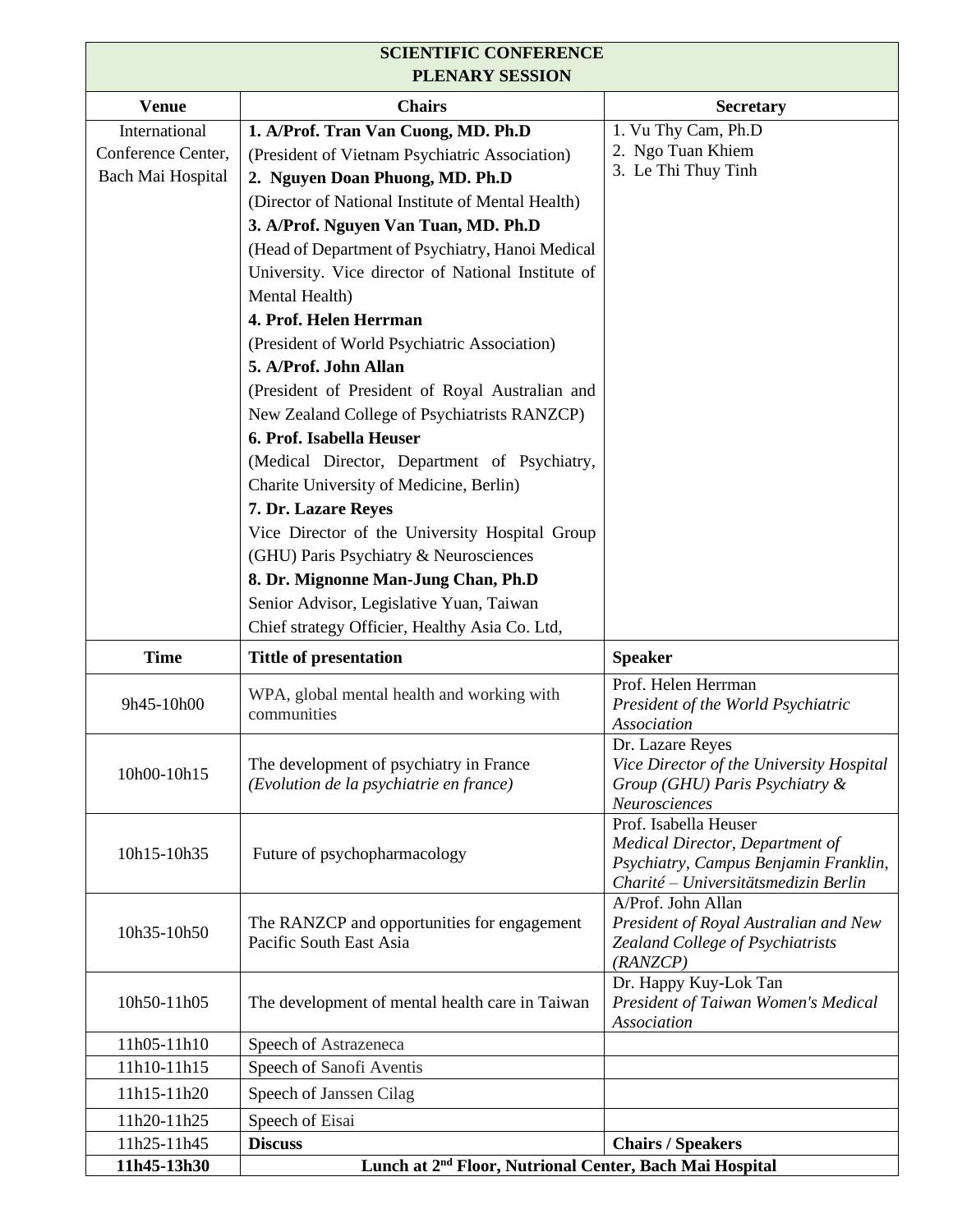| <b>SYMPOSIUM 1:</b><br>TOPIC: EPILEPSY, ORGANIC PSYCHIATRIC DISORDERS AND SUBSTANCES |                                                                                                                                                                                                                                                                                        |                                                                                                         |  |
|--------------------------------------------------------------------------------------|----------------------------------------------------------------------------------------------------------------------------------------------------------------------------------------------------------------------------------------------------------------------------------------|---------------------------------------------------------------------------------------------------------|--|
| <b>Venue</b>                                                                         | <b>Chairs</b>                                                                                                                                                                                                                                                                          | <b>Secretary</b>                                                                                        |  |
| <b>Grand Meeting</b><br>Hall,<br>2nd floor,<br>House P,<br>Bach Mai<br>Hospital      | 1. Prof. Cao Tien Duc, Ph.D<br>2. Nguyen Doan Phuong, MD, Ph.D<br>3. A/Prof. Pham Duc Thinh, Ph.D<br>4. A/Prof. Nguyen Thanh Binh, Ph.D<br>5. A/Prof. Nguyen Trong Hung, Ph.D<br>6. Prof. Helen Herrman<br>7. Dr. David CALVET<br>8. Dr. Didier Touzeau<br>9. Laurent Michel, MD, Ph.D | 1. Nguyen Thi Phuong Loan, Senior<br>Clinician<br>2. Dang Hai Tu<br>3. Nguyen Hoai Anh                  |  |
| <b>Time</b>                                                                          | <b>Tittle of presentation</b>                                                                                                                                                                                                                                                          | <b>Speaker</b>                                                                                          |  |
| 13h30-13h45                                                                          | AVC: New risk factors<br>(AVC: nouveaux facteurs de risque)                                                                                                                                                                                                                            | Prof. David CALVET<br>Neurology Service Sainte-Anne<br>Hospital, University of Paris                    |  |
| 13h45-14h00                                                                          | Understanding the links between addictive behaviours<br>and mental pathology<br>(Comprendre les liens entre conduites addictives et<br>pathologie mentale)                                                                                                                             | Dr. Didier Touzeau<br>Head of addiction division, Hospital<br><b>Paul Guiraud</b>                       |  |
| 14h00-14h15                                                                          | International practices on mental health interventions<br>for substance users. Share guidelines for community-<br>based mental health interventions developed by<br>Mainline                                                                                                           | Laurent Michel, MD, Ph.D<br>Medical Director, Pierre Nicole<br>Center, Red Cross Association,<br>France |  |
| 14h15-14h30                                                                          | Role of 2nd generation antipsychotics in treating<br>Schizophrenia                                                                                                                                                                                                                     | Prof. Cao Tien Duc, Ph.D<br>Vietnam Military Medical University<br>103                                  |  |
| 14h30-14h45                                                                          | Choice of medication in the treatment of epilepsy                                                                                                                                                                                                                                      | Nguyen Doan Phuong, MD. Ph.D<br>National Insitute of Mental Health                                      |  |
| 14h45-15h00                                                                          | A rare case: "Epilepsy and Fahr Syndrome"                                                                                                                                                                                                                                              | A/Prof. Pham Duc Thinh<br>National Forensic Institute of Mental<br>Health                               |  |
| 15h00-15h15                                                                          | Seizures and the difference of new generation<br>antiepileptic drugs AMPA                                                                                                                                                                                                              | A/Prof. Nguyen Trong Hung, MD.<br>Ph.D<br>National Geriatric Hospital                                   |  |
| 15h15-15h30                                                                          | Generalized epilepsy management: clinical approach                                                                                                                                                                                                                                     | Ngo Hung Lam, Senior Clinician.<br>Hanoi Psychiatric Hospital                                           |  |
| 15h30-15h45                                                                          | Psychotic disorders due to marijuana in inpatient<br>patients: a clinical desciption.                                                                                                                                                                                                  | Nguyen Van Tuan, MD. Ph.D<br>Hanoi Psychiatric Hospital                                                 |  |
| 15h45-16h00                                                                          | Overview of newly emerging drugs and addictive<br>substances in Vietnam                                                                                                                                                                                                                | Huynh Thanh Hien, Senior Clinician<br>Ho Chi Minh City Psychiatric<br>Hospital                          |  |
| 16h00-16h15                                                                          | Post-stroke depression and related factors: a survey in<br>inpatient<br>patients<br>the<br>Department<br>at<br>of<br>NeuroEndocrinology, Nguyen Dinh Chieu Hospital,<br>Ben Tre Province in 2019                                                                                       | Dr. Huynh Ngoc Lan Vy<br><b>Ben Tre Psychiatric Hospital</b>                                            |  |
| 16h15-16h30                                                                          | Overview of mental health issues among injecting<br>substance users in Hai Phong<br>Results of mental health interventions for injecting                                                                                                                                               | Dr. Le Sao Mai<br>Hai Phong University of Medicine and<br>Pharmacy                                      |  |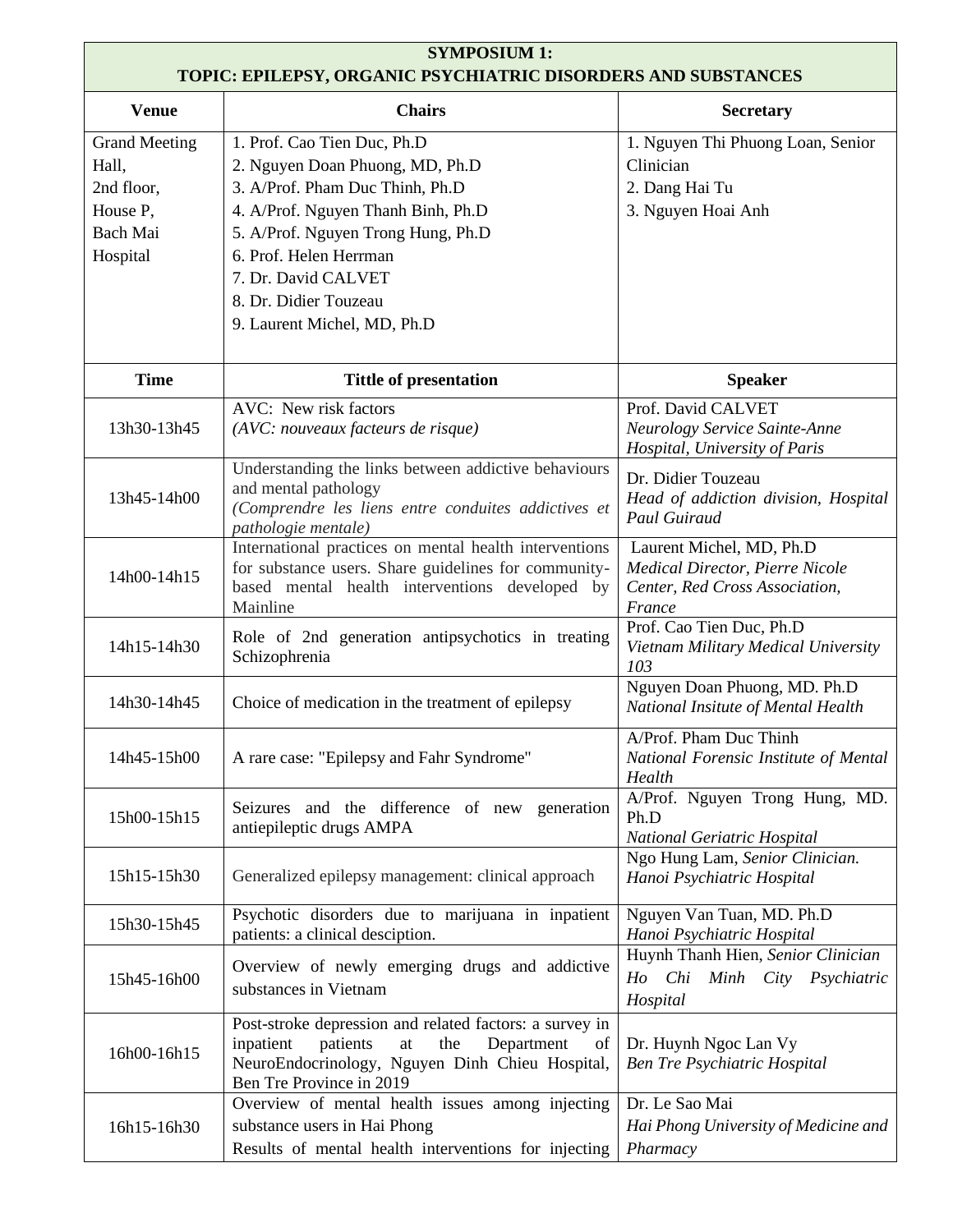|                  | substance users in Hai Phong                              |                                                                         |
|------------------|-----------------------------------------------------------|-------------------------------------------------------------------------|
|                  | Research on clinical, subclinical characteristics and     | Dr. Ma Nhon Khiem,                                                      |
| 16h30-16h45      | assess the results of alcohol treatment at the Department | Dr. Hong Huu Hanh                                                       |
|                  | of Intensive care & Poison Control - Ca Mau General       | Ca Mau General Hospital                                                 |
|                  | Hospital in 2017                                          |                                                                         |
|                  | Clinical characteristics of psychiatric disorders due to  | Dr. Tran Xuan Ngoc                                                      |
| 16h45-17h00      | ATS and some related factors in patients treated at Bac   | <b>Bac Ninh Psychiatric Hospital</b>                                    |
|                  | Ninh Province's General Hospital                          |                                                                         |
| 17h00-17h15      | Current status of drug compliance of epilepsy patients    | Mrs. Le Thi Phuong, Nurse                                               |
|                  |                                                           | Thanh Hoa Psychiatric Hospital                                          |
| 17h15-17h45      | <b>Discussion &amp; Closing</b>                           | <b>Chairs / Speakers</b>                                                |
|                  | <b>SYMPOSIUM 2:</b>                                       |                                                                         |
|                  | <b>TOPIC: ADULT PSYCHIATRY</b>                            |                                                                         |
| <b>Venue</b>     | <b>Chairs</b>                                             | <b>Secretary</b>                                                        |
|                  |                                                           |                                                                         |
| Doctor's Meeting | 1. A/Prof. Nguyen Kim Viet, Ph.D.                         | 1. Le Thi Thu Ha, Ph.D                                                  |
| Room, 2nd Floor, | 2. A/Prof. Nguyen Viet Thiem, Ph.D                        | 2. Vu Van Hoai                                                          |
| House P,         | 3. Nguyen Van Dung, Ph.D                                  | 3. Nguyen Thi Hoai Thuong                                               |
| Bach Mai         | 4. Prof. Victor Storm                                     |                                                                         |
| Hospital         | 5. Prof. John Snowdon<br>6. Prof. Heidi Danker-Hopfe      |                                                                         |
|                  | 7. Prof. Isabella Heuser                                  |                                                                         |
|                  |                                                           |                                                                         |
| <b>Time</b>      | <b>Tittle of presentation</b>                             | <b>Speaker</b>                                                          |
|                  |                                                           | Prof. Victor Storm                                                      |
|                  | What public health interventions provide the best         | Director & Clinical Director of                                         |
| 13h30-13h45      | value for improved mental health? What does the           | Mental health services for Local                                        |
|                  | evidence tell us                                          | Health District, NSW, Australia                                         |
|                  |                                                           | Prof. John Snowdon                                                      |
| 13h45-14h00      | Suicide statistics: do we believe them?                   | Department of Psychiatry, University                                    |
|                  |                                                           | of Sydney, Australia                                                    |
|                  |                                                           | Prof. Heidi Danker-Hopfe                                                |
| 14h00-14h15      | Sleep medicine: an overview                               | Head of Competence Center for Sleep                                     |
|                  |                                                           | Medicine, Charite University of                                         |
|                  |                                                           | Medicine, Berlin.                                                       |
| 14h15-14h30      | Depressive disorder: An Epidemiological study in          | Cao Van Tuan, Ph.D                                                      |
|                  | adults in Ha Loc commune, Phu Tho town in 2018            | Central Psychiatric Hospital No1                                        |
| 14h30-14h45      | Anxiety disorders and physical illnesses                  | Duong Minh Tam, MD, Ph.D                                                |
|                  |                                                           | National Insitute of Mental Health                                      |
|                  | Personality characteristics and the relationship with     | Dam Thi Bao Hoa, Ph.D                                                   |
| 14h45-15h00      | treatment results in patients with generalized anxiety    | Thai Nguyen General Hospital                                            |
|                  | disorder                                                  |                                                                         |
|                  | Clinical characteristics and treatment of depression in   | Le Thi Thu Ha, MD, Ph.D                                                 |
| 15h00-15h15      | patients with affective disorders at National Institute   | National Insitute of Mental Health                                      |
|                  | of Mental Health                                          |                                                                         |
| 15h15-15h30      | Sex reassignment surgery for individuals with gender      | Nguyen Minh Tuan, Senior Clinician                                      |
|                  | dysphoria                                                 | National Insitute of Mental Health<br>Pham Phuong Mai, Senior Clinician |
| 15h30-15h45      | Clinical characteristics of mixed depressive anxiety      | Mai Huong Daycare Psychiatric                                           |
|                  | disorder in breast cancer patients                        | Hospital                                                                |
|                  |                                                           | Tran Thanh Liem, Senior Clinician                                       |
| 15h45-16h00      | Challenges in diagnosing dissociative disorder            | Central Psychiatric Hospital No2                                        |
|                  |                                                           | Nguyen Thuy Linh, Nguyen Trong                                          |
| 16h00-16h15      | Sleep disorders in Alzheimer's patients                   | Hien and Le Cong Thien                                                  |
|                  |                                                           | National Insitute of Mental Health                                      |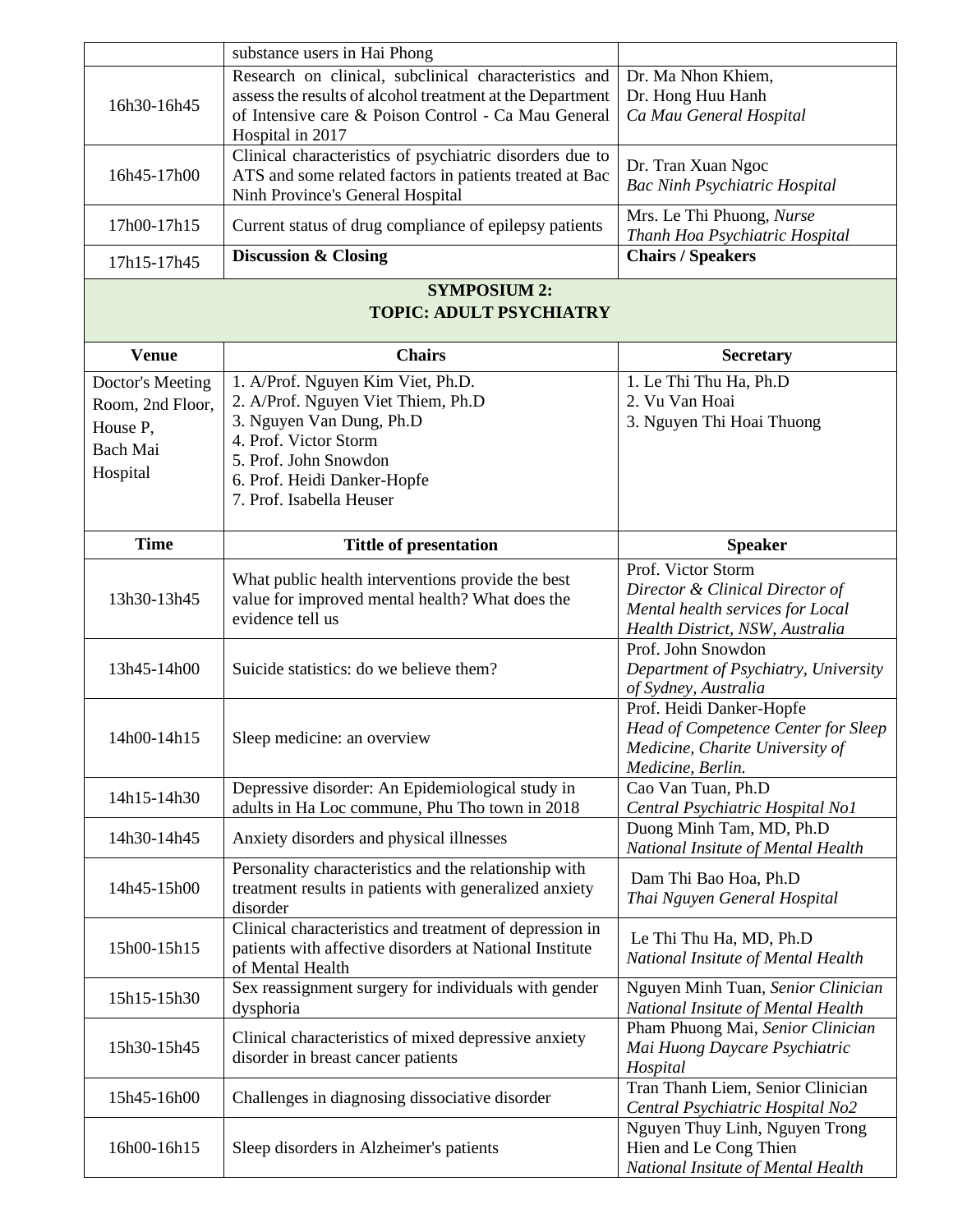| 16h15-16h30                                                                        | Psychosis due to Amphetamine and related factors<br>among patients treated at National Institute of Mental<br>Health                                                                                | Vu Son Tung, MD, Msc<br>National Insitute of Mental Health                                                                                                |
|------------------------------------------------------------------------------------|-----------------------------------------------------------------------------------------------------------------------------------------------------------------------------------------------------|-----------------------------------------------------------------------------------------------------------------------------------------------------------|
| 16h30-16h45                                                                        | Addiction relapse in alcohol-dependent patients<br>treated at the National Institute of Mental Health                                                                                               | Nguyen Thi Phuong Mai, MD, Msc<br>National Insitute of Mental Health                                                                                      |
| 16h45-17h00                                                                        | Reflection learning after 5 years collaboration with<br>Taiwan                                                                                                                                      | Pham Thi Thu Huong, Msc<br>Hanoi Medical University<br>National Insitute of Mental Health                                                                 |
| 17h00-17h30                                                                        | <b>Discussion &amp; Closing</b>                                                                                                                                                                     | <b>Chairs / Speakers</b>                                                                                                                                  |
|                                                                                    | <b>SYMPOSIUM 3</b>                                                                                                                                                                                  |                                                                                                                                                           |
|                                                                                    | TOPIC: CHILD AND ADOLESCENE PSYCHIATRY                                                                                                                                                              |                                                                                                                                                           |
| <b>Venue</b>                                                                       | <b>Chairs</b>                                                                                                                                                                                       | <b>Secretary</b>                                                                                                                                          |
| Meeting Hall, 3rd<br>Floor,<br>T4 Block,<br>National Institute<br>of Mental Health | 1. A/Prof. Tran Van Cuong, MD. Ph.D<br>2. A/Prof. Nguyen Van Tuan, MD. Ph.D<br>3. A/Prof. Tran Huu Binh, MD. Ph.D<br>4. A/Prof. Pham Van Manh, MD. Ph.D<br>5. Vuong Van Tinh, Ph.D                  | 1. Ngo Van Tuat, Senior Clinician<br>Trinh Trong Tuan<br>2.<br>3. Le Thi Thuy Hang                                                                        |
|                                                                                    | 6. A/Prof. John Allan                                                                                                                                                                               |                                                                                                                                                           |
|                                                                                    | 7. Dr. Lazare Reyes                                                                                                                                                                                 |                                                                                                                                                           |
|                                                                                    | 8. Prof. Kenji Nomura                                                                                                                                                                               |                                                                                                                                                           |
| <b>Time</b>                                                                        | <b>Tittle of presentation</b>                                                                                                                                                                       | <b>Speaker</b>                                                                                                                                            |
| 13h30-13h45                                                                        | Epidemiological study of Developmental disorders in<br>Japan                                                                                                                                        | Prof. Kenji Nomura<br>Psychological Support & Research<br>Center for Human Development,<br>Nagoya University, Japan                                       |
| 13h45-14h00                                                                        | detection<br>and<br>intervention<br>Early<br>systems<br>of<br>Developmntal disorders in Japan                                                                                                       | Prof. Hitoshi Kaneko<br>Psychological Support & Research<br>Center for Human Development,<br>Nagoya University, Japan                                     |
| 14h00-14h15                                                                        | Quality of life of children with developmental disorders                                                                                                                                            | Dr. Asuka Nomura<br>Psychological Support & Research<br>Center for Human Development,<br>Nagoya University, Japan                                         |
| 14h15-14h30                                                                        | Autism in adulthood<br>(L'autisme à l'âge adulte)                                                                                                                                                   | Dr. Marianne MAZODIER<br>French-Vietnamese Hospital<br><b>Association -AHFV</b><br>GHU Paris-Psychiatry and Neuro-<br><b>Sciences</b>                     |
| 14h30-14h45                                                                        | The diagnostic center of children's autism department<br>and innovation for young parents<br>(Un Center de Diagnostic au service des enfants avec<br>autisme et de leurs parents pour l'innovation) | Dr. Catherine DOYEN,<br>(Head of Service)<br>Dr. Michel BELAHI<br>(Senior manager)<br>Group of regional university<br>hospitals in Paris for neuroscience |
| 14h45-15h00                                                                        | Shared action model of ADHD: Hand writing training<br>program                                                                                                                                       | Dr. Yu-Fang Cheng<br>Chiayi Chang Gung Hospital, Chiayi,<br>Taiwan                                                                                        |
| 15h00-15h15                                                                        | Mood stabilizers uses in children and adolescents                                                                                                                                                   | A/Prof. Nguyen Van Tuan, MD. Ph.D<br>Hanoi Medical University<br>National Insitute of Mental Health                                                       |
| 15h15-15h30                                                                        | Child-centered play therapy application on children<br>with affective behavioral disorders                                                                                                          | Nguyen Thi Van Thanh, Ph.D<br>Institute of Social Sciences and<br><b>Humanities</b>                                                                       |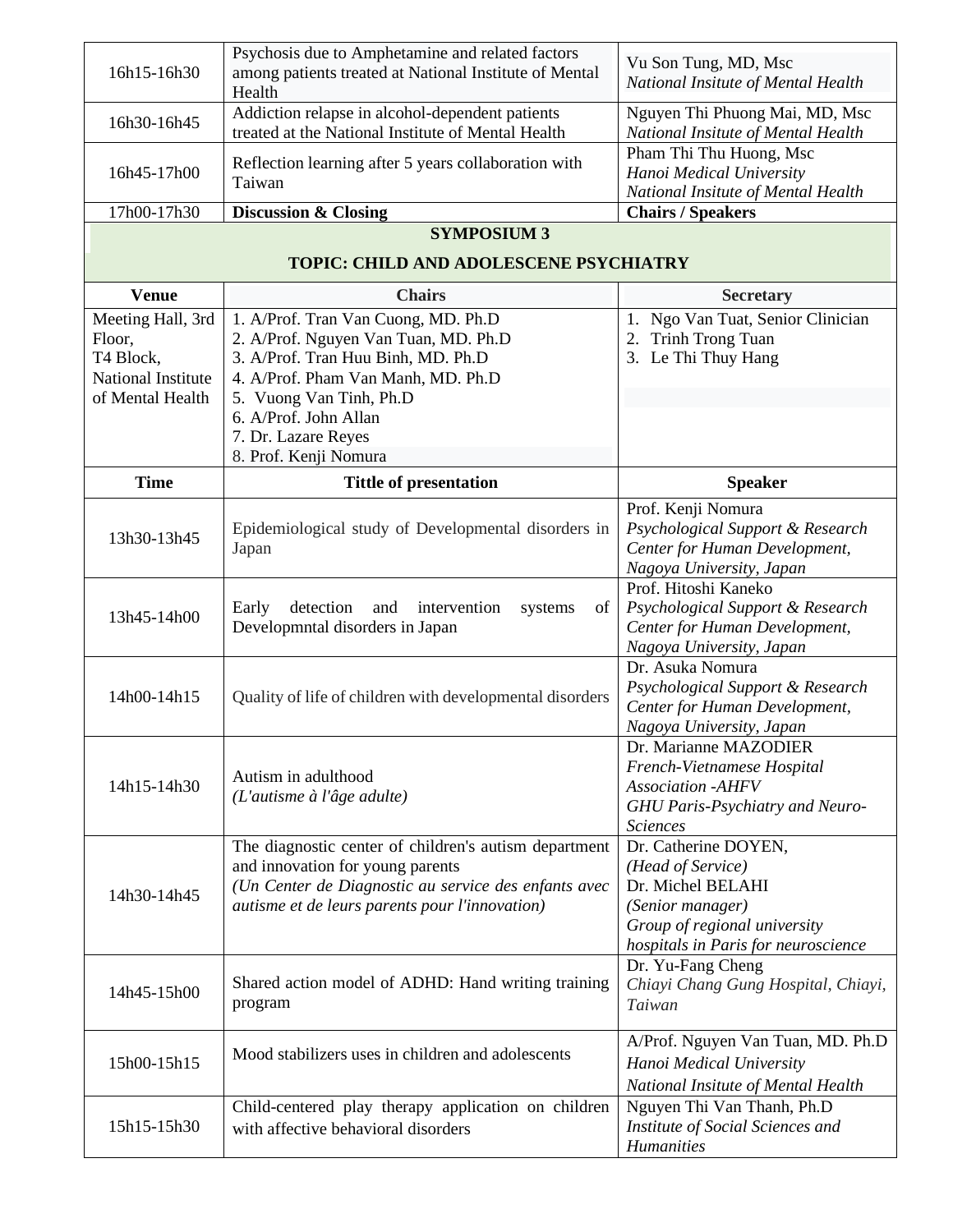| 15h30-15h45                                                                     | Characteristics of suicide attempts in inpatient patients<br>at the National Institute of Mental Health                                                                                                                                                              | Nguyen Thu Hien, Msc; Nguyen<br>Trong Hien, MD<br>Le Cong Thien, MD, Msc<br>National Insitute of Mental Health                                                    |  |
|---------------------------------------------------------------------------------|----------------------------------------------------------------------------------------------------------------------------------------------------------------------------------------------------------------------------------------------------------------------|-------------------------------------------------------------------------------------------------------------------------------------------------------------------|--|
| 15h45-16h00                                                                     | ADHD and the role of Concerta                                                                                                                                                                                                                                        | Le Cong Thien, MD, Msc<br>National Insitute of Mental Health                                                                                                      |  |
| 16h00-16h15                                                                     | The role of social workers in the psychological support<br>for autistic children' mothers                                                                                                                                                                            | Dang Thi Chuyen, Msc;<br>Do Huy Hung, Senior Clinician<br>Phu Tho Psychiatric Hospital                                                                            |  |
| 16h15-16h30                                                                     | Family therapy model in intervention of autistic<br>children in Children Hospital in Thanh Hoa province                                                                                                                                                              | Dr. Trinh Thi Phuong<br>Thanh Hoa Children Hospital                                                                                                               |  |
| 16h30-17h00                                                                     | <b>Discussion &amp; Closing</b>                                                                                                                                                                                                                                      | <b>Chairs / Speakers</b>                                                                                                                                          |  |
| <b>SYMPOSIUM 4</b><br><b>TOPIC: PSYCHOPHARMACOLOGY AND INTERVENTION METHODS</b> |                                                                                                                                                                                                                                                                      |                                                                                                                                                                   |  |
| <b>Venue/Time</b>                                                               | <b>Chairs</b>                                                                                                                                                                                                                                                        | <b>Secretary</b>                                                                                                                                                  |  |
| Meeting Hall, 3rd<br>Floor, T6 Block,<br>National Institute<br>of Mental Health | 1. A/Prof. Tran Viet Nghi, MD. Ph.D<br>2. Tran Thi Ha An, MD. Ph.D<br>3. A/Prof. Vo Van Ban, MD, Ph.D<br>4. A/Prof. Tran Nhan Thang, Ph.D<br>5. Nguyen Huu Chien, MD, Ph.D<br>6. Senior Clinician. Vo Thanh Dong<br>7. Prof. Bruce Boman<br>8. Dr. Happy Kuy-Lok Tan | 1. Tran Nguyen Ngoc, MD, Ph.D<br>2. Nguyen Dinh Nam<br>3. Do Thuy Dung                                                                                            |  |
|                                                                                 |                                                                                                                                                                                                                                                                      |                                                                                                                                                                   |  |
| <b>Time</b>                                                                     | <b>Tittle of presentation</b>                                                                                                                                                                                                                                        | <b>Speaker</b>                                                                                                                                                    |  |
| 13h30-13h45                                                                     | TMS - What is the evidence?                                                                                                                                                                                                                                          | Prof. Bruce Boman<br>Director of Sydney South West North<br>Coast Psychiatry Training Network,<br>Australia                                                       |  |
| 13h45-14h00                                                                     | Cognitive behavioral therapy in psychiatric setting                                                                                                                                                                                                                  | Prof. Armin Kuhr<br>Psychotherapist,<br>Psychological<br>Schellerten - Dinklar, Germany                                                                           |  |
| 14h00-14h15                                                                     | disease<br>Neurodegenerative<br>psychiatric<br>and<br>(neurological) symptoms: A strong motivation for<br>therapeutic innovation<br>(Maladies neuro-dégénératives et symptômes (neuro)<br>psychiatriques: une puissante incitation à l'innovation<br>thérapeutique)  | Dr. Thierry GALLARDA<br>Adult Psychiatry Service Psychiatric<br>and Aging Disorders Assessment<br>Center Hopital Sainte-Anne                                      |  |
| 14h15-14h30                                                                     | Psychopharmacology by Asian                                                                                                                                                                                                                                          | Ta Thi Minh Tam, Dr. Med<br>Department of Psychiatry and<br>Psychotherapy, Campus Benjamin<br>Franklin, Charite University of<br>Medicine, Berlin                 |  |
| 14h30-14h45                                                                     | Environmental risk factors of mental illness<br>Establishing a Mental Health Recovery Model with a                                                                                                                                                                   | Eric Hahn, Dr. Med<br>Department of Psychiatry and<br>Psychotherapy, Campus Benjamin<br>Franklin, Charite University of<br>Medicine, Berlin<br>Mrs. Ai-Ling Huang |  |